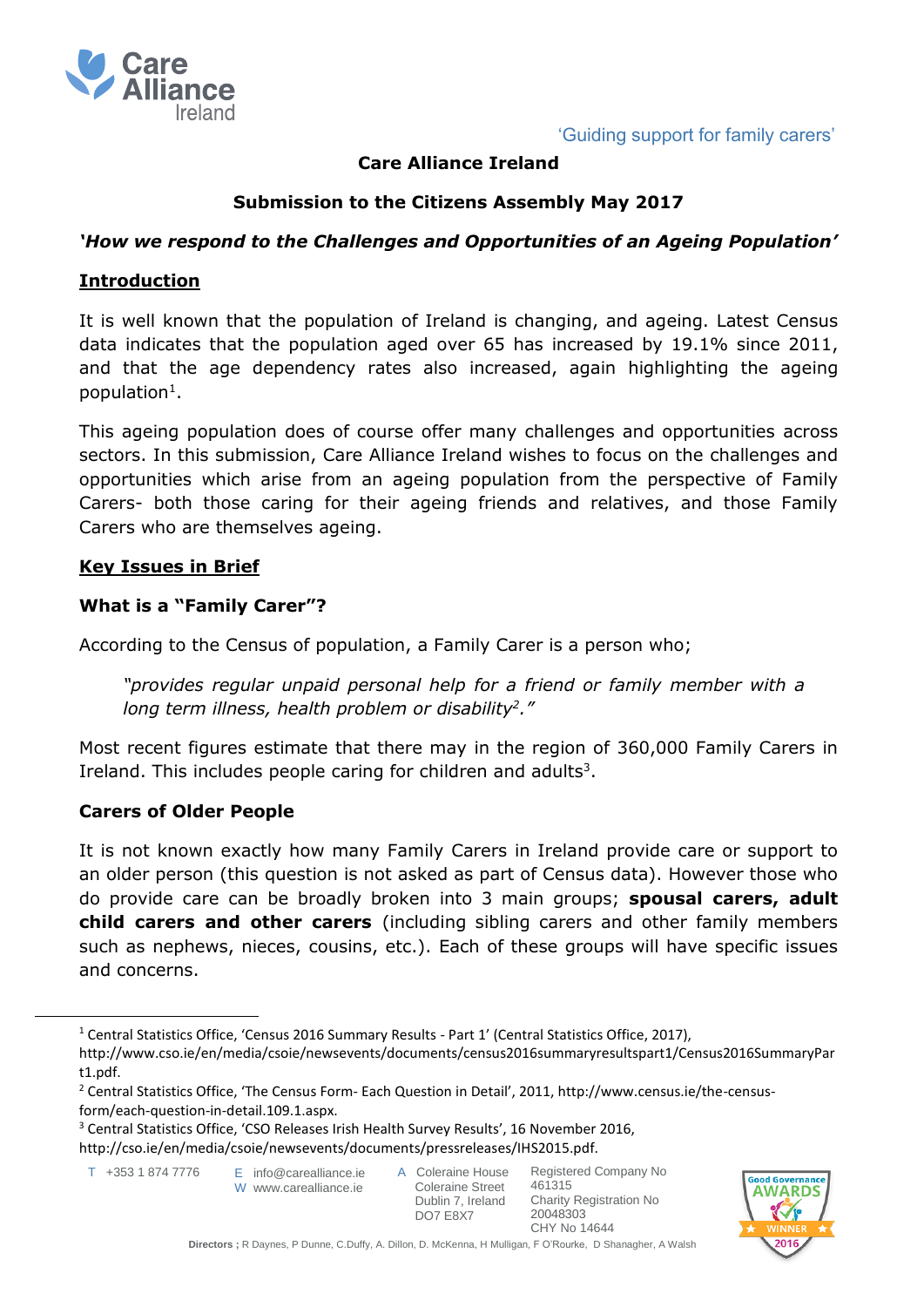

TILDA data<sup>4</sup> suggests that for those aged 50 and over, in the region of 50% of care support is provided by a spouse, and one third is provided by a child/child-in-law. Care Alliance Ireland research<sup>5</sup> suggests a somewhat different breakdown, with less caring for or a partner (26%) and more caring for a child (34%) or a parent/parent-in-law (30%). This may reflect different sampling, and the means tested nature of Carers Allowance<sup>6</sup>.

# **Older Carers**

According to 2011 Census data, there are 24,747, individuals aged 65 and over (13% of the carer population), and 85,034 individuals over the age of 50 who identify as Family Carers (45% of the carer population). The biggest relative percentage increase in caring between 2006 and 2011 was in those aged 65 and over (36%), and in particular those 85 and over (50.4%); whereas the biggest absolute increase in caring (i.e. in numbers caring) was in the 50-54 age cohort (4,523). We anticipate similar if not larger increases again in the numbers of older Family Carers (65 and over) identified in 2016 data when it is released.

Unfortunately, in the TILDA data (2012), focussing as it does on those aged 50 and over in need of care, in over 30% of the data, the age of the carer is not identified. Excluding this 'missing data', then 45% of these 'main carers' were aged 50-64, 23% are aged 65-79 and 4% are aged 80 and over. This suggests that 70% of carers in that sample are aged 50 and over; this is materially different to the census data (45%). This may be explained by a number of factors including the extent of missing age data in the TILDA survey, the way in which both surveys were completed (self-reported for Census, interview for TILDA) and the sampling (Nationwide, all ages for Census; 50 year old in household for TILDA inclusion).

In addition to experiencing the challenges which Family Carers face as a whole (including health, social and financial), older carers face a unique set of challenges related to their own ageing. In addition, this group may have been providing care for many years/decades to a child with a disability, mental health concern or serious illness who is now an adult but who continues to need support.

### **Challenges and Opportunities**

There are multiple challenges and opportunities facing Ireland when contemplating ageing and Family Care. In this section we attempt to succinctly outline key issues

T +353 1 874 7776

 $\overline{a}$ 



<sup>4</sup> Kamiya Yumiko et al., 'Profile of Community-Dwelling Older People with Disability and Their Caregivers in Ireland' (TILDA, 2012).

<sup>5</sup> Liam O'Sullivan, 'Health and Well-Being of Family Carers in Ireland: Results of a Survey of Recipients of the Carer's Allowance' (Combat Poverty Agency, 2008).

<sup>6</sup> Note that the sampling for this study was provided via the Dept. of Social Protection and consisted of recipients of Carers Allowance.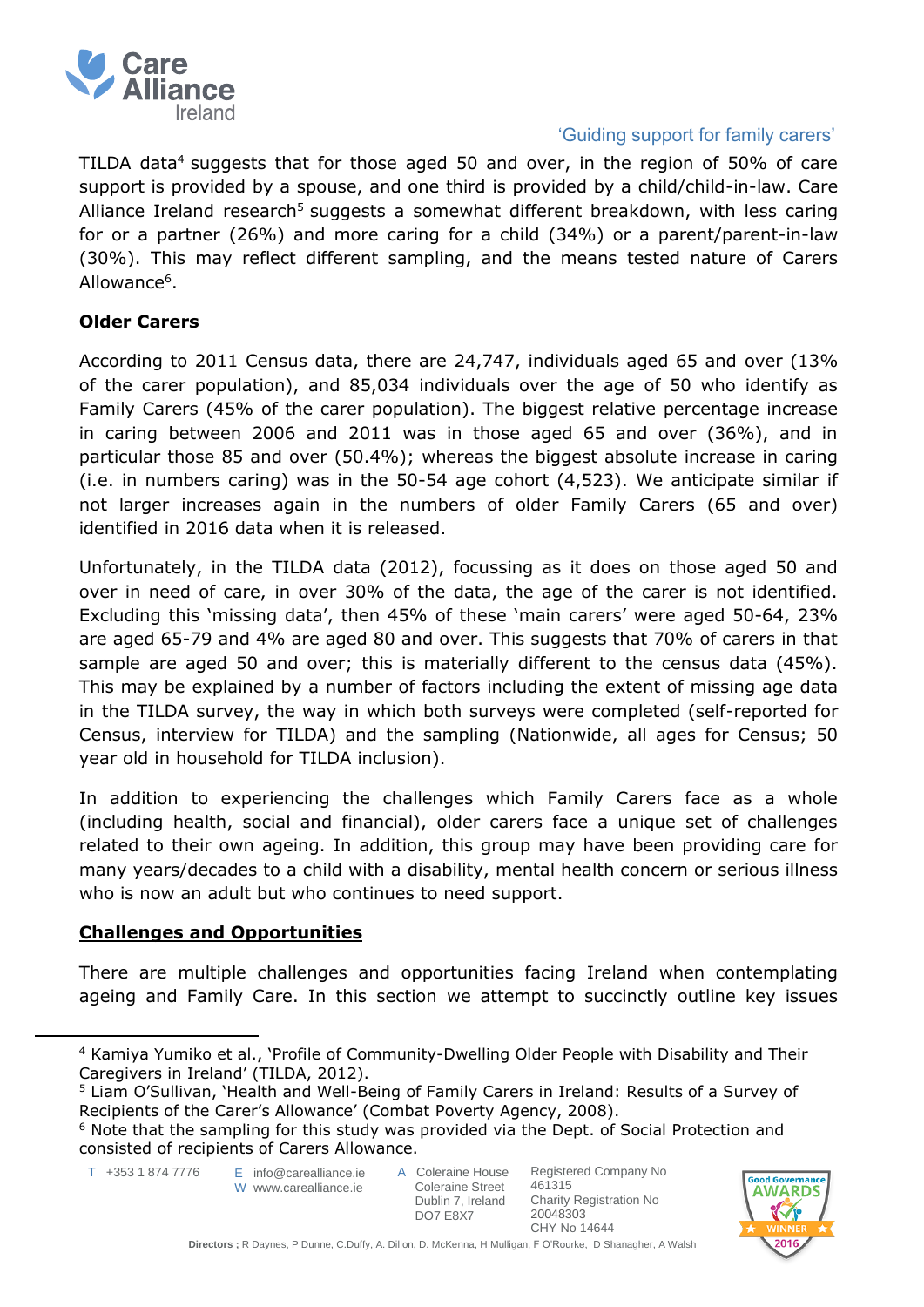

which have been highlighted in our work with Family Carer organisations and the Family Carers they support throughout Ireland. This should not be seen as an exhaustive list. We are available to make further information available to the Assembly if requested.

#### 1) Provision of Home Care

Home care is a topical issue in 2017 Ireland. We in Care Alliance are pleased to have been part of a campaign with 13 other not-for-profit organisations to call for increased funding in the Home Care sector, and indeed for a statutory right to Home Care, on a similar legislative footing to the of the Nursing Home Support Scheme (Fair Deal)<sup>7</sup>. We continue to advocate that for most ageing individuals, correct care and support in the home is their preference, in particular when faced with difficulties which arise for many in their daily lives as they age.

There is a wide discrepancy between the availability of Home Care hours in certain areas of the country. Work undertaken in 2015-2016 suggests that there are wide variations as to how accessible home care hours are, and the methods of prioritisation for home care hours<sup>8</sup>. In addition, there is some evidence that the actual number of hours of home help per client has reduced materially over the years. In 2000, the figure was estimated at eight hours per client per week (Mercer Ireland, 2002); the 2016 HSE targets suggest a figure of a little over four hours per client per week. This raises the question of the adequacy of provision at an individual level and may point to the apparent increase in the use of short  $15/30$ -minute home care visits<sup>9</sup>.

Care Alliance Ireland is of the opinion that if assessed as having a need for home care, each individual person, along with their families, should be able to avail of that home care without being pitted in competition for hours with others in their local area. In essence, the Home Care Scheme must become an entirely demand led scheme, with appropriate checks in place to minimise over-provision and waste.

The National Carers Strategy sees Family Carers as "Key Partners in Care", with Family Carers in Ireland providing well in excess of  $\epsilon$ 4billion worth of care in the home every year. Most Family Carers will continue to provide significant hours of care regardless of the home care hours provided on a statutory basis. However, having a statutory right

https://www.ageaction.ie/sites/default/files/aa2c\_asi2c\_iasw\_final\_research\_report-a4-report\_lr\_for\_web\_2.pdf. <sup>9</sup> Care Alliance Ireland, 'Analysis of Home Care Supports Funded by the HSE 2008-2016' (Care Alliance Ireland, 2016), http://carealliance.ie/userfiles/file/Briefing%20Paper%201%20%3B%20An%20Analysis%20of%20Home%20Care%20Sup ports%20Funded%20by%20the%20HSE%202008-2016%20June%202016.pdf.

T +353 1 874 7776

 $\overline{a}$ 

E info@carealliance.ie W www.carealliance.ie

A Coleraine House Coleraine Street Dublin 7, Ireland DO7 E8X7



<sup>&</sup>lt;sup>7</sup> InvestInHomecare Partner Organisations, 'Leading NGOs Call for Increased Investment in Home Care in Budget 2017', 27 September 2016, http://www.carealliance.ie/userfiles/file/Press%20Release%2027th%20September-

<sup>%20</sup>Leading%20NGOs%20Call%20for%20Increased%20Investment%20in%20Home%20Care%20in%20Budget%202017% 20(1).pdf.

<sup>8</sup> S Donnelly et al., '"I'd Prefer to Stay at Home but I Don't Have a Choice": Meeting Older People's Preference for Care: Policy, but What about Practice?' (University College Dublin, 2016),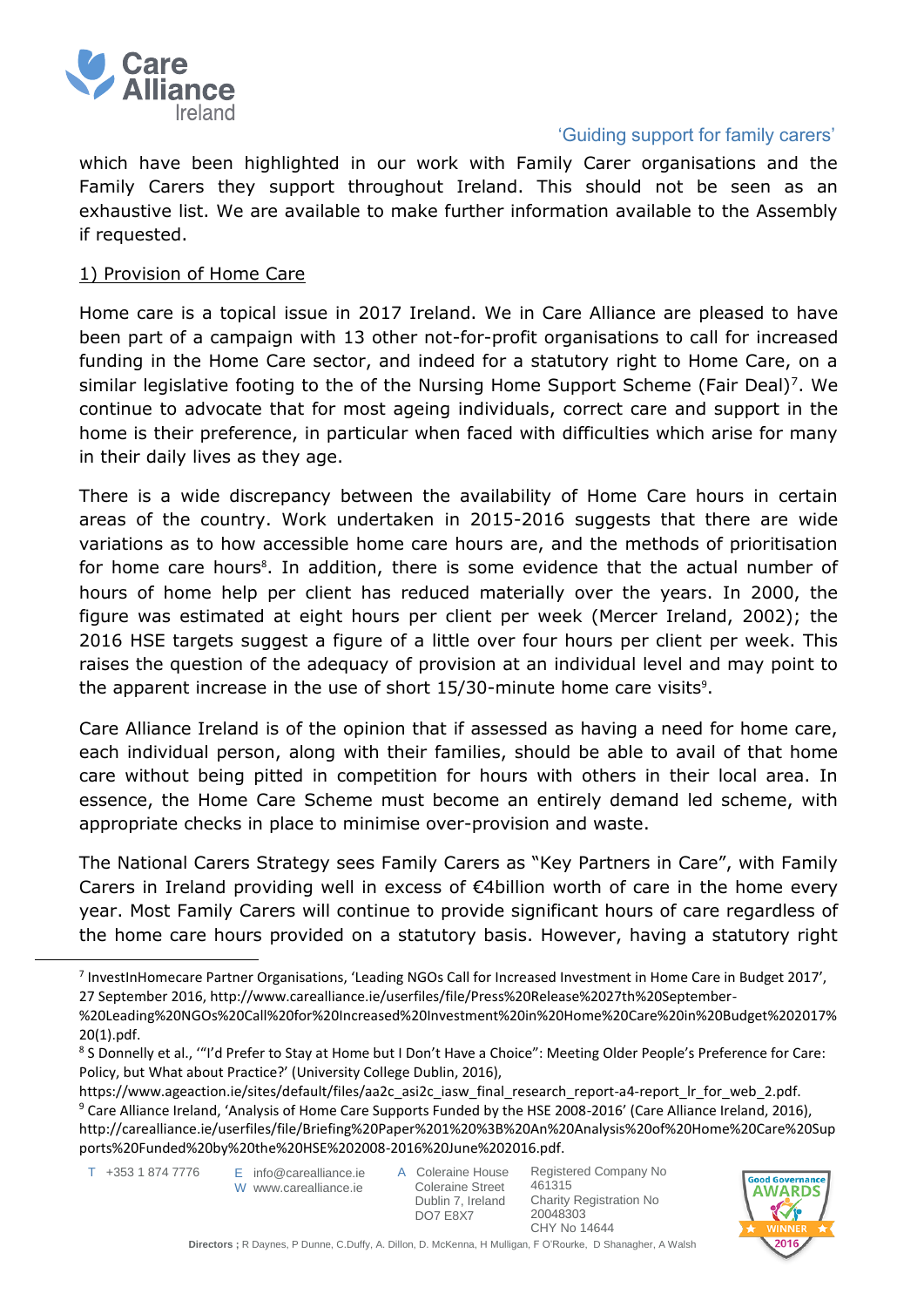

to home care for their loved one would make significant progress towards ensuring this vision is achieved. Respect for Family Carers is a key element in any statutory home care programme, and taking account of the key role which Family Carers will continue to play for many of those in receipt of an assessed home care package provided on a statutory basis is vital. In addition, having an adequate level of home care provided, as to the assessed need of the older person, can ensure that ageing individuals can age in place, positively and with the correct supports to allow them to stay embedded within their community, as is the wish of most ageing individuals it Ireland.

### 2) Intellectual Disability and Ageing

The life expectancy of people with intellectual disability has increased significantly, along with the increase in the ageing population generally. Of those with intellectual disability, 12.4% are now over the age of 55, and includes a 60.3% increase in this age-group between 1996 (when these statistics were first collected) and 2010<sup>10</sup>. Better access to health care, a reduction in the number of people living in institutions, and general increases in life expectancy in Ireland are generally accepted to be contributing factors in this increase<sup>11</sup>. In the next 10 to 15 years, it is estimated that the largest age cohort in the intellectual disability community will be the over-50 age-group<sup>12</sup>.

For those Family Carers who have significant caring responsibilities for their family members with intellectual disabilities, it is crucial that service provision for this particular cohort of the ageing population, whose needs are often unique and different to those of the rest of the ageing population, is improved. This includes understanding what retirement for those individuals who have lived at home but attended a day service for many year might look like, along with health provision and increased need for particular residential service provision.

Many families have reported that they have been told, by services and the HSE, that a "bed will be found" for their loved ones once they pass away $^{13}$ . This is simply not good enough, and flies against international good practice examples whereby families and the State work together to plan for the future needs of this cohort. Indeed, this also does not take into account the needs and wishes of those ageing with an intellectual

T +353 1 874 7776

 $\overline{a}$ 

E info@carealliance.ie W www.carealliance.ie



<sup>&</sup>lt;sup>10</sup> M McCarron et al., 'Growing Older with an Intellectual Disability in Ireland 2011: First Results from The Intellectual Disability Supplement to The Irish Longitudinal Study on Ageing' (School of Nursing and Midwifery, Trinity College Dublin, 2011).

<sup>11</sup> Ibid.; Eilish Burke, Phillip McCallion, and Mary McCarron, eds., 'Advancing Years, Different Challenges: Wave 2 IDS-TILDA. Findings on the Ageing of People with an INtellectual Disability' (School of Nursing and Midwifery, Trinity College Dublin, 2014), http://www.idstilda.tcd.ie/assets/pdf/Wave\_2\_Report\_October\_2014.pdf; P Quinn, *Understanding Disability: A Lifespan Approach* (California: SAGE, 1998).

<sup>&</sup>lt;sup>12</sup> McCarron et al., 'Growing Older with an Intellectual Disability in Ireland 2011: First Results from The Intellectual Disability Supplement to The Irish Longitudinal Study on Ageing'.

<sup>&</sup>lt;sup>13</sup> Via 1-1 conversations with family members of people with intellectual disability and/or significant care needs

A Coleraine House Coleraine Street Dublin 7, Ireland DO7 E8X7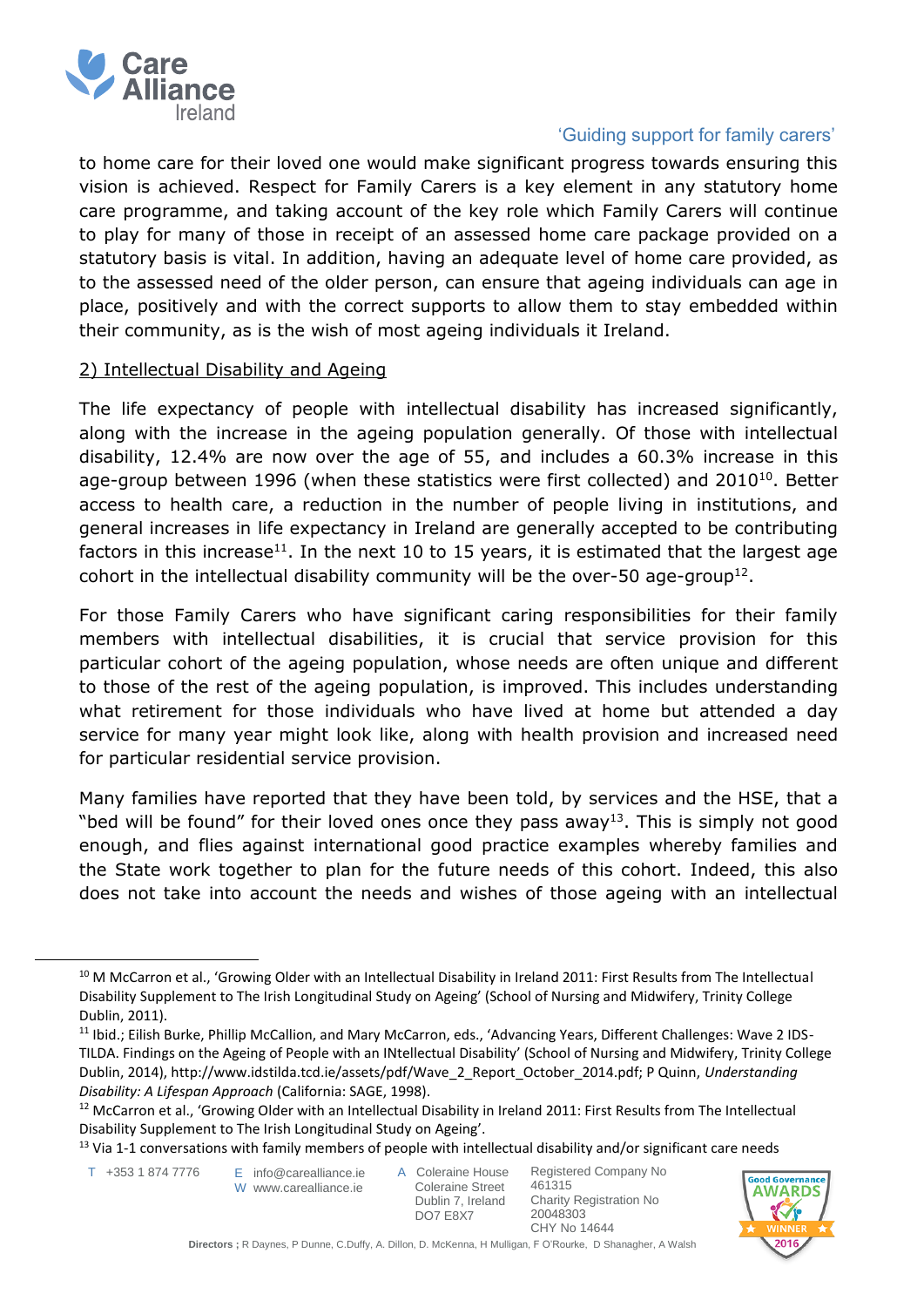

disability, contrary to both Irish national policy<sup>14</sup> and the UN Convention on the Rights of People with Disabilities $15$ .

Recent research has confirmed that some parents of people with intellectual disability do not wish to pass on this caring responsibility to their other children, and that many other families do not discuss future planning for their children with intellectual disabilities, which further impacts on the care and support which can be given, and the outcomes in to the future for those ageing individuals<sup>16</sup>.

In addition to care being provided to ageing individuals with intellectual disabilities, Care Alliance Ireland has become aware in recent years that growing numbers of adults with intellectual disabilities are they themselves becoming carers for the ageing parents. This developing mutuality of care is going unaddressed by service providers and policy makers, but will no doubt increase in frequency as our population continues to age, and as the policy of deinstitutionalisation and family living (in contrast to residential placements being available for those with intellectual disabilities, as in the past) continues.

We would direct readers to a discussion document we in Care Alliance Ireland published in December 2015 for further discussion of this particular topic $17$ .

### 3) The National Carer Strategy and related policies

Given the statistical data on ageing and caring outlined above, it is clear that ageing and caring are intertwined. Not all carers are caring due to reasons associated with ageing, however all carers are themselves ageing. In the case of parent or sibling carers, the caring responsibility does not decrease with time- in fact the opposite is often the case, as those for whom care is provided also age. As such, the policy decisions being made and the implementation of those policies is clearly a challenge and an opportunity for society in regards to ageing well.

The National Carers Strategy was published in 2012, and at the time (during the financial crisis), it was envisioned as a cost-neutral strategy. The policy contains four National Goals and 42 specific actions, designed to create traction toward the overarching vision of the strategy, which is that;

 $\overline{a}$ 

E info@carealliance.ie W www.carealliance.ie

A Coleraine House Coleraine Street Dublin 7, Ireland Registered Company No 461315 Charity Registration No 20048303 CHY No 14644



<sup>&</sup>lt;sup>14</sup> Department of Justice, Equality & Law Reform, 'National Disability Strategy' (Dublin, 2004); National Disability Strategy Implementation Group, 'National Disability Strategy Implementation Plan' (Dublin, 2013).

<sup>&</sup>lt;sup>15</sup> United Nations, 'United Nations Convention of the Rights of Persons with Disabilities', 2006.

<sup>&</sup>lt;sup>16</sup> Attracta Lafferty et al., 'Family Carers' Experiences of Caring for a Person with Intellectual Disability' (UCD, 2016); Damien Brennan et al., 'Understanding Family Strategies That Enable Long Term and Sustainable Home Environments for Older People with an Intellectual Disability' (TCD School of Nursing & Midwifery, 2016); Maire Leane, Anna Kingston, and Claire Edwards, 'Adult Siblings of Individuals with Intellectual Disability/ Autistic Spectrum Disorder: Relationships, Roles & Support Needs' (UCC, 2016).

<sup>&</sup>lt;sup>17</sup> Care Alliance Ireland, 'Intellectual Disability, Caring and Role Reversal' (Care Alliance Ireland, 2015).

T +353 1 874 7776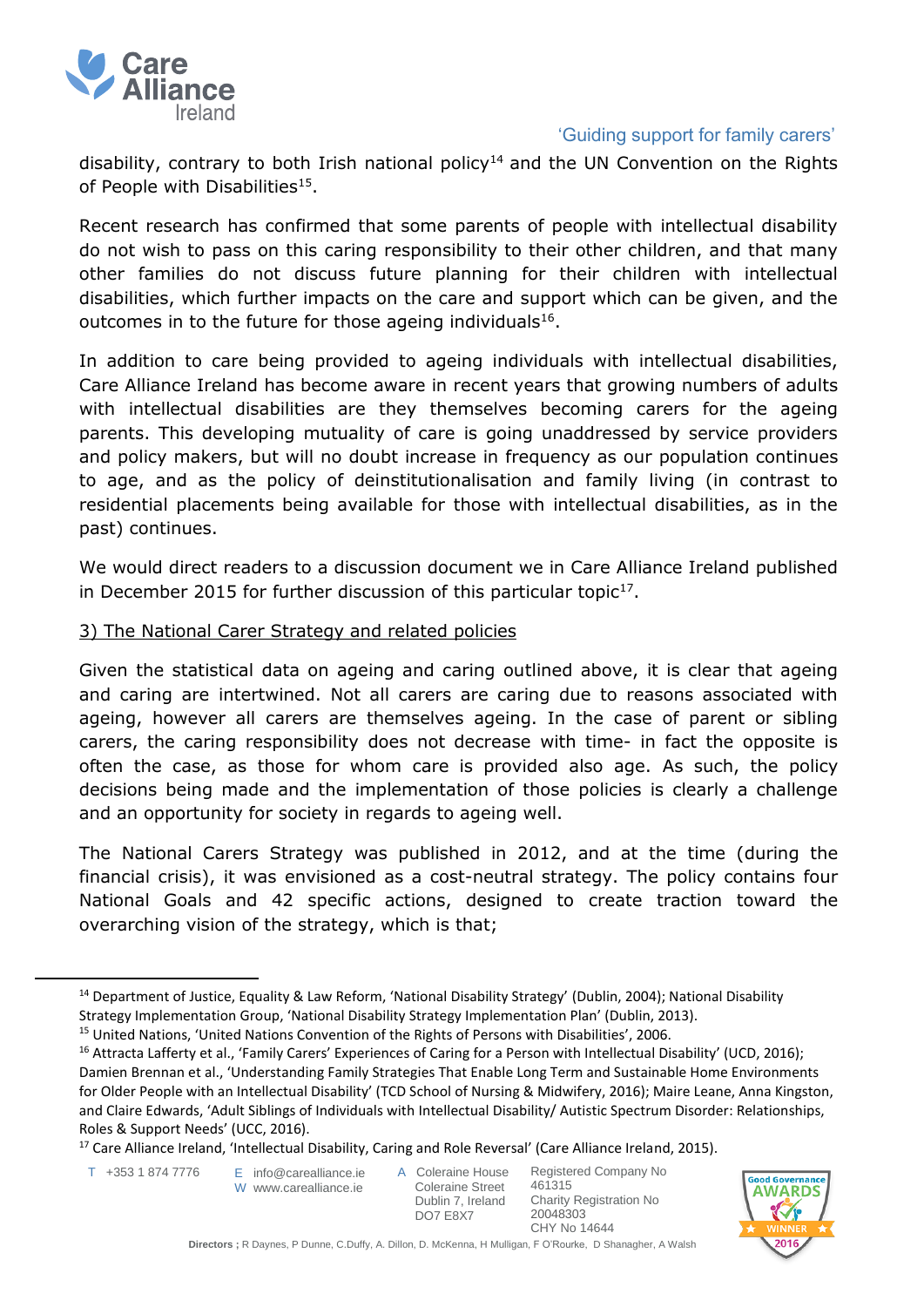

*"Carers will be recognised and respected as key care partners. They will be supported to maintain their own health and well-being and to care with confidence. They will be empowered to participate as fully as possible in economic and social life."*

It is clear, from the work of the National Carers Strategy Monitoring Group<sup>18</sup> (of which Care Alliance Ireland are members, along with Family Carers Ireland and a number of Family Carers), that the cost-neutral strategy must be refreshed, and a budget assigned to progress the actions contained within. Given that 80% of the main caregivers to people over the age of 50 years were themselves aged 50 years and over, clearly having a positive and usable National Carrs Strategy which has actions specifically related to carers of older people and older carers themselves, is vital to create a positive ageing environment within the family care arena.

In addition to a refreshed and funded National Carers Strategy, it is vital that all the policies which are developed and will be developed that relate to our ageing population be tied together in a meaningful way. This includes the National Ageing Strategy, the National Dementia Strategy, The National Disability Strategy, etc.

#### 4) Family Carers who are 80+

It is clear, from the data outlined above, that our population is ageing. It is also clear that the number of older carers who may themselves be experiencing age-related health concerns is increasing. Whilst the absolute numbers of carers over the age of 80 are small, their percentage increase between Cenus dates is a cause for concern. From 2006 to 2011, the number of carers between the age of 80 and 84 rose by 35%. The number of carers aged  $85+$  rose by  $50\%^{19}$ .

This cohort of Family Carers are they themselves more likely to have a significant health concern themselves, yet are also likely to have to cancel or postpone their own medical appointments and treatment because of their caring responsibilities. A study in the UK in 2011 found that;

 Two thirds of older carers have long-term health problems. Commonly reported conditions are arthritis and joint problems, back problems, heart disease, cancer and depression.

http://www.cso.ie/en/census/census2011reports/census2011profile8ourbillofhealthhealthdisabilityandcarersinireland/.

T +353 1 874 7776

 $\overline{a}$ 

E info@carealliance.ie W www.carealliance.ie

A Coleraine House Coleraine Street Dublin 7, Ireland DO7 E8X7



<sup>&</sup>lt;sup>18</sup> National Carers Strategy Monitoring Group, 'Family Carers' Scorecard- Assessing the Government's Third National Carers' Strategy Report from the Perspective of Family Carers' (Family Carers Ireland, 2016); Carers Association Ireland, 'Family Carers' Scorecard: What Has the National Carers Strategy Achieved? An Assessment of Progress from the Perspective of Family Carers.', 2015,

http://www.carersireland.com/userfiles/file/Family%20Carers%20Scorecard%20Full%20Report(3).pdf. <sup>19</sup> Central Statistics Office, 'Profile 8: Our Bill of Health (Census 2011)' (Dublin, 2012),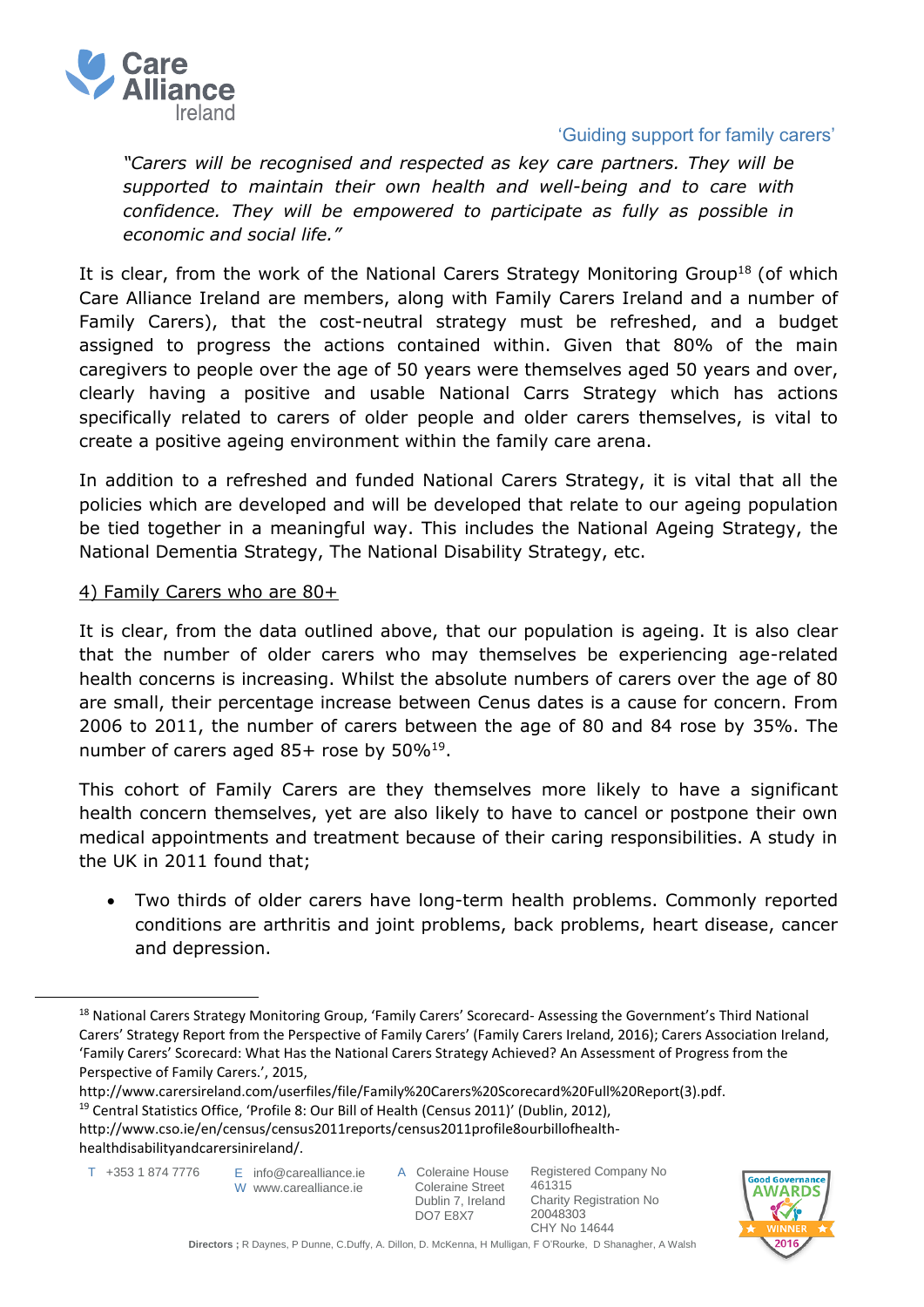

- One third of older carers report having cancelled treatment or an operation they needed due to their caring responsibilities.
- 50% reported that their physical health had got worse in the last year, and 70% said specifically that their caring responsibilities had a negative impact on their physical health<sup>20</sup>.

This has significant impact on how we view the care of older people. Similar to the increase in people with intellectual disability becoming carers themselves (as discussed above), this increase in older carers, and carers who are over the age of 80 in particular, highlights an increase in the mutuality of care. In addition, older carers report significant worry and stress regarding what will happen to ther loved one when they can no longr care for them.

We would direct readers to a resource from Carers Trust (UK) which details these issues, and highlights examples of good practice which could be implemented in an Irish context to address some of these issues $^{21}$ .

# **Conclusion**

Within this submission to the Citizens Assembly we have outlined a number of key issues, within the context of ageing and Family Care. This is not to be seen as an exhaustive list, nor does it fully describe all of the challenge which the carers of older people, and older carers themselves experience as they age.

There are significant opportunities which also face society at large, in relation to ageing and family Care. Ensuring that older people can age in their communities (according to their wishes), is possible with the correct homecare and other supports, as outlined above.

We remain available to the Assembly should further information be required on any of the topics discussed in this Submission.

```
T +353 1 874 7776
```
 $\ddot{\phantom{a}}$ 

 $E$  info@carealliance.ie W www.carealliance.je A Coleraine House Coleraine Street Dublin 7, Ireland DO7 E8X7



<sup>&</sup>lt;sup>20</sup> The Princess Royal Trust for Carers, 'Always on Call, Always Concerned' (The Princess Royal Trust for Carers, 2011).  $21$  Ibid.